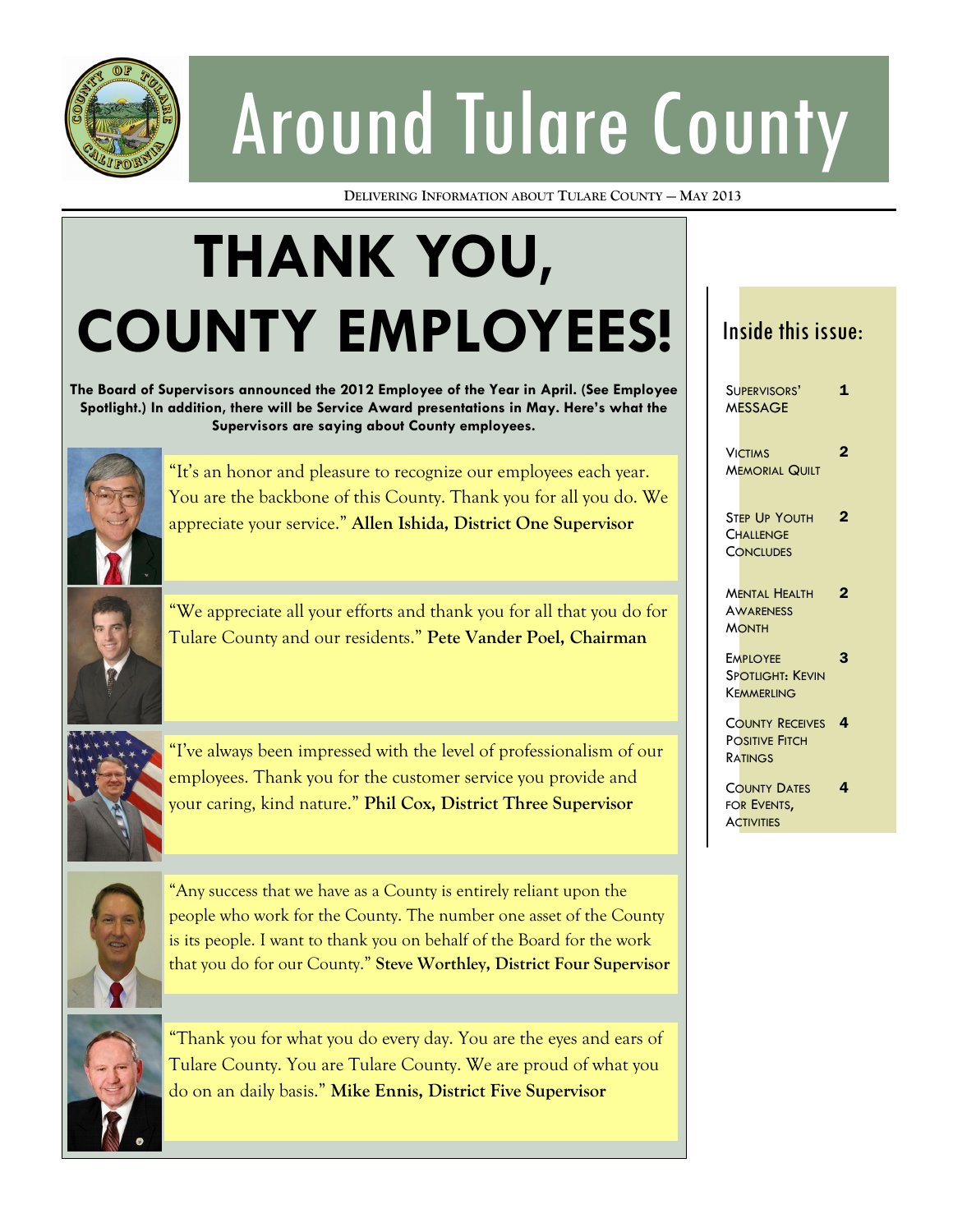## Around Tulare County: www.aroundtularecounty.com

#### **D.A.'s Office Unveils Victims Memorial Quilt**



The Tulare County District Attorney's Office hosted its 13<sup>th</sup> annual Victims Memorial Quilt Unveiling on April 24.

The Victims Memorial Quilt is created of quilt squares, each of which commemorates a victim who was murdered or a victim who died as a result of a drunk-driving incident. The squares are created by family members and loved ones to remember and celebrate the lives of victims who have been lost due to violence.

conjunction with National Victims' Rights Week.

The unveiling ceremony included testimonials, live music, and words of compassion from public officials.

"The Office of the District Attorney believes that every victim - both legally and morally - is entitled to the right to be treated with dignity, respect, and compassion," said Tim Ward, Tulare County District Attorney. "Our office is

aware that victims and their families are dealing with emotional and, often, physical pain and we strive to ensure that their experience with the criminal justice system is a positive step toward healing."

District Attorney Ward said the Victims Memorial Quilt Unveiling ceremony is an extremely moving tribute and all members of the public are invited to attend to extend their support for the families and loved ones of all victims of violence.

The event was held in

## **Step Up Youth Challenge Wraps Up**



A team of students from University Preparatory High School (UPHS) won the "Best Overall" award in the high school portion of the annual Step Up Youth Challenge, which concluded April 25 with a red carpet awards ceremony at the Visalia Fox Theater. The UPHS students, along with teams from five other high schools and 13 middle schools, worked October through April to identify a community need

and create a program to address that need.

UPHS students developed a multimedia teen pregnancy prevention program. The program, which was designed for middle school audiences, is performed on stage with a mix of video interviews with teen parents and short play vignettes.

For their efforts, the UPHS team was awarded a \$5,000 grant from the Tulare County Gang Prevention Task Force.

The Task Force also awarded \$2,500 grants for projects in Innovation, Sustainability, Meeting the Need and Impact Categories. Valley Life Charter School in Visalia won a \$2,500 grant in the Innovation category for their partnership program with the Visalia Rescue Mission.



## **May is Mental Health Awareness Month**

May is Mental Health Awareness Month. The Health & Human Services Agency, along with the Tulare County Board of Supervisors, is setting out to raise awareness, engage the community, and explore pathways to wellness by holding events and training opportunities and hosting educational booths throughout the month of May. Details

about events can be found on the Tulare County HHSA Facebook page, at www.tchhsa.org, at http://bit.ly/MHAM2013, or by calling Tulare County HHSA Mental Health at 559- 624-7445."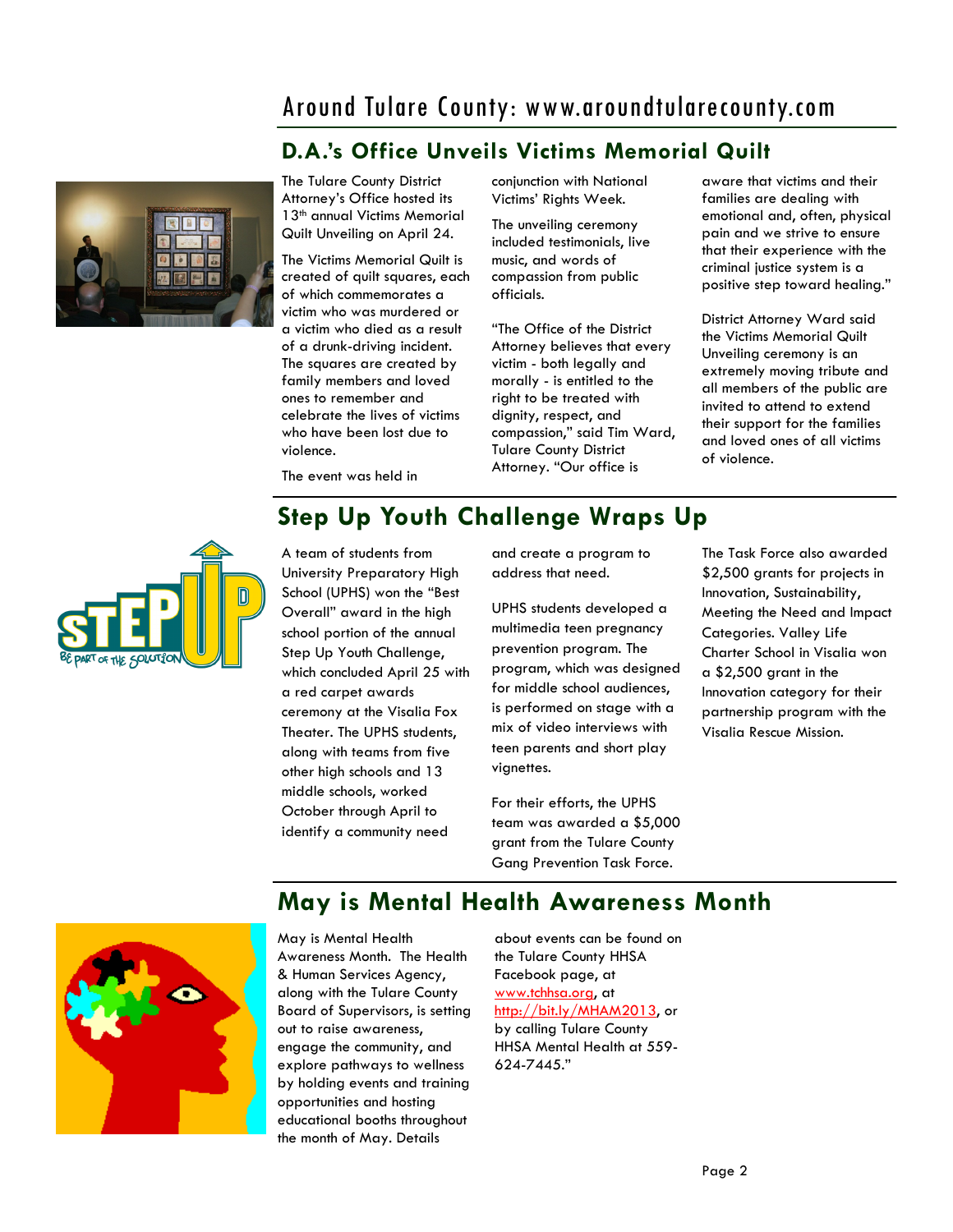## **EMPLOYEE OF THE YEAR: KEVIN KEMMERLING**



Tulare County Sheriff's Department Sergeant Kevin Kemmerling had a busy year in 2012. He played an important role in the County's eradication efforts of illegal marijuana grow sites and helped launch an education campaign to prevent people from drowning.

These examples are just a couple of reasons why the Board of Supervisors announced in April that Sgt. Kemmerling is the 2012 Tulare County Employee of the Year.

Chairman of the Board of Supervisors Pete Vander Poel said more than 130 County of Tulare employees were nominated from 18 different departments.

"There are thousands of County employees who are passionate about their jobs and duties, however, only one can be selected each year," Chairman Vander Poel said. "The thing that separated Kevin from all of the others is his exceptional willingness to go above and beyond the call of duty. I commend Kevin and all other nominees for making a difference and bringing



extraordinary efforts to work day-in and day-out."

Sheriff Bill Wittman offered praise to Sgt. Kemmerling prior to his acceptance of the 2012 Employee of the Year plaque.

"When we talk about Kevin, we talk about his can do attitude, his hard work, his loyalty, and his commitment to the people in this community," Sheriff Wittman said while addressing the Board of Supervisors. "The people around him look up to him, they depend on him, and he is quick to go out day and night and help folks. That's why he is our employee of the year."

Sgt. Kemmerling became a volunteer for the Sheriff's Search and Rescue team and provided his assistance as an EMT from 1999 through 2004. At that time, he decided to attend the police academy and apply for a sworn position with the Sheriff's Office. He was hired by the Sheriff in October of 2004 and began working at the Men's Correctional Facility.

In February of 2006, he became the Springville Resident Deputy then moved to the Sheriff's Tactical Enforcement Personnel Team in July of 2008. In March 2010, Kemmerling was promoted to Sergeant and has been assigned to the Porterville Patrol Division since.

Sgt. Kemmerling has specialized training and assignments as the SWAT team leader, Dive team, Rope Rescue, Armorer/ Gunsmith, Tactical Repelling Instructor, Aerial Observation, Rifle and Quad (ATV) certifications. All of these attributes helped the County in 2012.

For example, Sgt. Kemmerling was able to lead and effectively complete the investigations, prepare search warrants, and collect information relating to illegal marijuana grow sites – all while maintaining regular patrol operations.

In addition, Sgt. Kemmerling took the lead to develop an approved course and helped train multiple law enforcement agencies on how to utilize and properly deploy throw bags to drowning victims. The throw bag training has increased the likelihood to rescue the life of a person on the river versus the recovery of a body. Sgt. Kemmerling also developed a water safety handout that was distributed to campsites within Tulare County during holiday weekends.



**There are many County employees who are doing outstanding things for their community outside of their job.**

**Do you know a County employee who should be in the spotlight? Let us know at:** 

**[newsletter@co.tulare.ca.us](mailto:newsletter@co.tulare.ca.us?subject=Employee%20spotlight)**